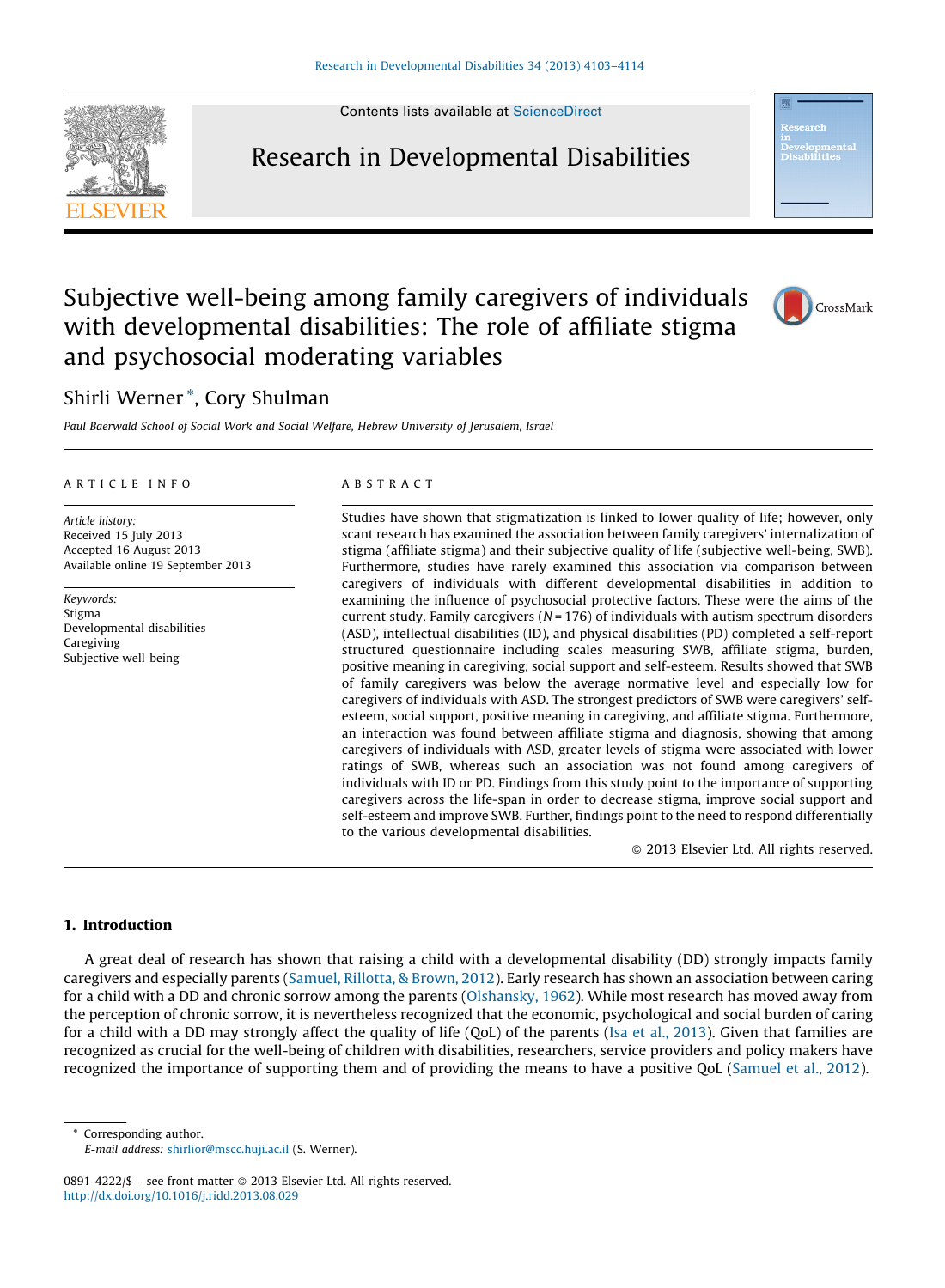QoL is a broad concept which can be assessed through either objective or subjective measures. Objective measurement of QoL includes, for example, objective circumstances of living, number of friends and degree of physical disability ([Cummins,](#page--1-0) [Mellor,](#page--1-0) Stokes, & Lau, 2010), whereas the subjective dimension of QoL, which has been referred to as subjective well-being (SWB), includes, for example, the degree of perceived happiness or satisfaction. Theorists and researchers recommend focusing on the subjective aspect of QoL ([Cummins](#page--1-0) et al., 2010), mainly because it allows for a global and comprehensive examination [\(McGillivray,](#page--1-0) Lau, Cummins, & Davey, 2009), which cannot be attained with more objective measures, for example, the International Classification of Functioning, Disability, and Health (ICF; World Health [Organization,](#page--1-0) 2001).

SWB is defined as a normally positive state of mind that involves the whole life experience and encompasses life satisfaction and happiness ([Cummins](#page--1-0) et al., 2010). Although subjective, a psychological/neurological system of SWB homeostasis has been posited in which people strive to maintain normal levels of well-being even under difficult conditions, with an average set-point of 75 on a 100-point scale [\(Cummins,](#page--1-0) 2000; Cummins et al., 2010). SWB may drop below this setpoint range in situations in which the level of challenge to SWB becomes too great ([Cummins](#page--1-0) et al., 2010).

Several variables have been found to be related to the QoL of caregivers of individuals with disabilities. These include challenging caregiving demands [\(Larson,](#page--1-0) 2010), burden from insufficient family support, health status of parent and household income (Lin et al., [2009](#page--1-0)). However, one variable which has rarely been examined in relation to QoL of caregivers of individuals with DD is caregiver's affiliate stigma.

#### 1.1. Stigma, affiliate stigma and quality of life

Stigma is conceptualized as a set of prejudicial attitudes, stereotypes, discriminatory behaviors and biased social structures endorsed by a sizeable group about a discredited subgroup [\(Corrigan,](#page--1-0) 2000). Three over-arching types of stigma have been conceptualized. The first and most well-known type of stigma is public stigma, which focuses on the attitudes of the general population toward stigmatized persons (Link, Struening, Rahav, Phelan, & [Nuttbrock,](#page--1-0) 1997). The second type of stigma is self-stigma, which focuses on individuals' internalization of society's negative views toward themselves ([Corrigan](#page--1-0) & [Watson,](#page--1-0) 2002). The third type of stigma is family stigma, which is the stigma experienced by individuals as a consequence of being associated with a relative with a stigmatic mark [\(Goffman,](#page--1-0) 1963; Larson & Corrigan, 2008).

Lately, Mak and [Cheung](#page--1-0) (2008) have differentiated between the stigmatic perceptions of the public about family caregivers (i.e. family stigma) and the internalized stigma of these family members, which has been termed affiliate stigma. Thus, affiliate stigma focuses on the extent of self-stigmatization as experienced by associates of targeted individuals and the corresponding psychological responses of these associates.

Research regarding affiliate stigma and SWB is scant. Most available literature concentrates on the more general construct of family stigma and focuses almost exclusively in the area of mental illnesses, showing that higher awareness of stigmatization in family members of persons with mental illnesses is associated with lower QoL [\(Angermeyer,](#page--1-0) Beck, Dietrich, & [Holzinger,](#page--1-0) 2004; Dinos, Stevens, Serfaty, Weich, & King, 2004).

The current study intends to expand this narrow body of knowledge by examining the construct of affiliate stigma among family caregivers of individuals with DD and its relationship to their subjective evaluation of QoL.

#### 1.2. Developmental disabilities, stigma and SWB

Developmental disability is defined as a severe and chronic disability which originated at birth or during childhood, and which is attributable to a mental or physical impairment or to a combination of both. Further, it is manifested before the individual attains age 22, is expected to continue indefinitely and substantially restricts the individual's functioning in several major life activities [\(Developmental](#page--1-0) Disabilities Assistance and Bill of Rights Act, 2000).

The aim of the present study was to examine the relationship between affiliate stigma and caregivers' SWB among family caregivers of individuals with three types of DD – intellectual disability (ID), autism spectrum disorders (ASD) and physical disabilities (PD). This examination is important as it has been shown that disability type and history of aggressive behavior play an important role in attitude formation ([Tsang,](#page--1-0) Chan, & Chan, 2004). Indeed, several studies have consistently shown that more positive attitudes are reported toward people with PD than toward individuals with mental disabilities ([Cook,](#page--1-0) 1998; Wong, Chan, [Cardoso,](#page--1-0) Lam, & Miller, 2004). However, to the best of our knowledge, it remains to be examined whether these differences are internalized among caregivers and translated into affiliate stigma.

Indeed, in the area of DD, only a few studies have examined the association between family stigma and SWB. For example, Chou, Pu, Lee, Lin, and [Kroger](#page--1-0) (2009) in a study assessing 416 caregivers of adults with ID or mental illness, found that caregiver's feelings of shame had an adverse impact on their QoL, with a stronger effect among carers of adults with mental illness. The authors suggested that this effect might be the result of ID eliciting more sympathy than mental illness. A different study conducted among 188 caregivers of individuals with ASD in China (Mak & [Kwok,](#page--1-0) 2010) showed that experiencing stigma led to its internalization, which was negatively correlated with caregivers' psychological well-being.

Despite the importance of previous studies, only three (Chiu, Yang, Wong, Li, & Li, 2013; Mak & [Cheung,](#page--1-0) 2008; Mak & [Kwok,](#page--1-0) 2010) examined the specific concept of affiliate stigma; a fourth [\(Chou](#page--1-0) et al., 2009) examined related notions, such as shame, but did not utilize the specific concept of affiliate stigma. Moreover, two of these studies examined affiliate stigma, but not its association with SWB or QoL (Chiu et al., 2013; Mak & [Cheung,](#page--1-0) 2008). Furthermore, all these studies were conducted solely in China or Hong Kong and focused on ASD (Mak & [Kwok,](#page--1-0) 2010) or ID (Chou et al., [2009\)](#page--1-0), without providing